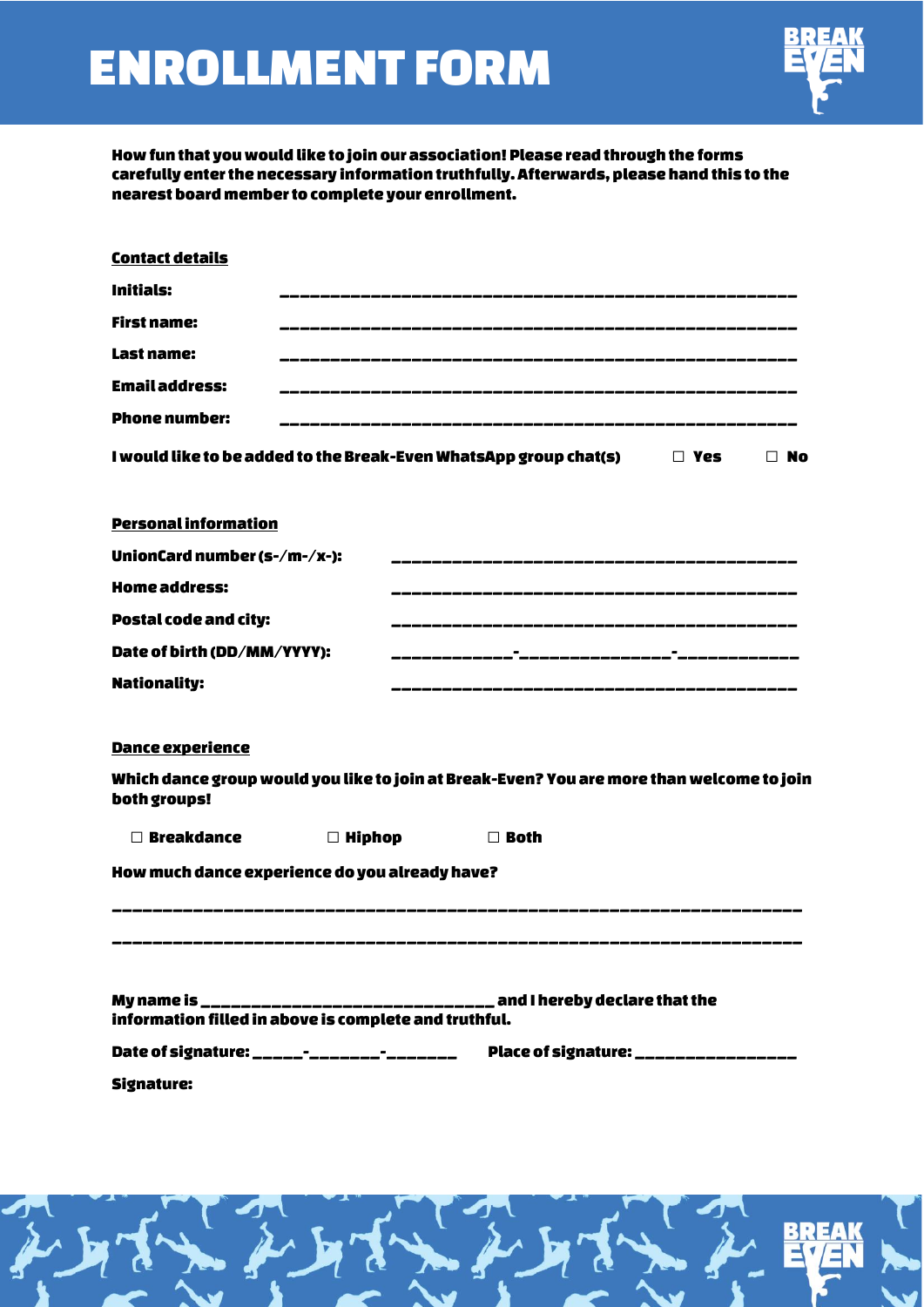# ENROLLMENT FORM



ENG– This form is a mandate form for the membership contribution to Break-Even. By signing this form, Ideclare that I give the Break-Eventreasurer my consent to collect fees which are deemed necessary to the association from the bank account below. These withdrawals will happen through direct debit. The automatic withdrawals will only be terminated once Ihave denounced my membership to the board in writing.

*As part of your consumer rights, you are entitled to a refund from your bank under the terms and conditions you and your bank have agreed upon. A refund must be claimed within 8 weeks, of which the first day starts on the date in which your account was charged. You can obtain more information about your rights from your bank.* 

## NL –Dit formulier is een machtigingsformulier voor de contributie van de lidmaatschap van Break-Even.

Door dit formulier te ondertekenen verklaar ik dat ik de penningmeester van Break-Even toestemming geef om noodzakelijke kosten te incasseren van het onderstaande rekeningnummer. Deze incasso's worden pas stopgezet als ik mijn lidmaatschap schriftelijk bij het bestuur heb opgezegd.

*Voor deze incasso's geldt een terugboektermijn van 8 weken, onder de algemene voorwaarden van jouw bank. Voor meer informatie kan je contact opnemen met jouw bank.*

| <b>Bank account details</b> |  |
|-----------------------------|--|
| <b>First name:</b>          |  |
| <b>Last name:</b>           |  |
| <b>Address:</b>             |  |
|                             |  |
|                             |  |
|                             |  |

#### International bank account number (IBAN): *Please fill this in as clearly as possible, as follows*

*N L 0 0 – INGB – 1234 5678 90*

Myname is \_\_\_\_\_\_\_\_\_\_\_\_\_\_\_\_\_\_\_\_\_ and I hereby declare that I have read this form thoroughly and understand my rights. Furthermore, I have filled in the information as truthfully and accurately as possible.

Date of signature: \_\_\_\_\_-\_\_\_\_\_\_\_-\_\_\_\_\_\_\_ Place of signature: \_\_\_\_\_\_\_\_\_\_\_\_\_\_\_\_

Signature:

To be filled in by treasurer - Member identification number:

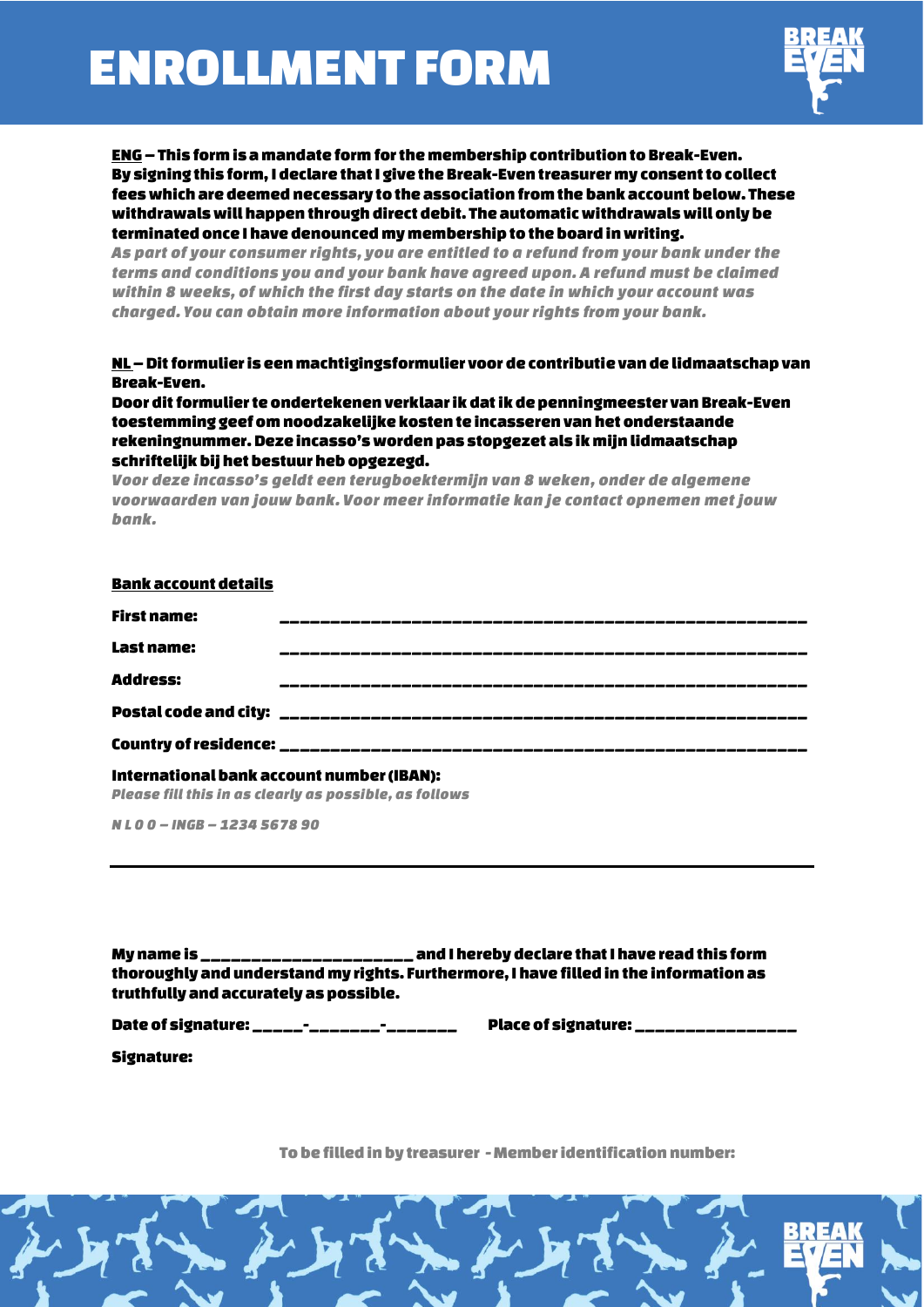

## Household rules

## Membership

- $\circ$  The member must be in possession of a UnionCard and has paid the Break-Even Association Fee, of which both can be bought at the DMS online portal. If the member fails to comply, they will not be recognized as a member and will not be permitted to attend classes and/or activities.
- $\circ$  Any fines issued to Break-Even as a result of the member not having paid the DMS fees as mentioned in the first point, will be forwarded to the member. The member has 7 days to pay for the fine after the announcement thereof.
- $\circ$  The member is obliged to pay for the Break-Even contribution fee, once per semester. The fee must be paid if the member is part of the officialmember list on the first day a semester starts.
- $\circ$  To end a membership, the member must write a letter of their un-enrollment to the board. This can be sent via email or in physical writing. The member is not officially un-enrolled until the board confirms their un-enrollment through anotification to the member via email.
- $\circ$  A membership can only be ended once all financial obligations (including DMS fines) have been met by the member.
- $\circ$  If a member has an open standing debt at Break-Even for more than half a year, they will no longer receive sponsorship and nothing will be paid for them in advance. The board can then also decide to pursue an official complaint through the Student Union.
- $\circ$  The member is obliged to update the board about changes in their contact details. e.g. address, phone number, etc.
- $\circ$  If a member cannot attend classes due to any circumstances and would like to request a pardon for paying the contribution fees, they can do so by contacting the board. The board will then decide if this request is granted.
- $\circ$  By becoming a member at Break-Even, the member agrees that their personal data is processed by the board and the Student Union.

## In-class behavior

- $\circ$  The member is not obliged to attend classes.; they do so at their own risk. All injuries and/or damages resulting from attending a Break-Even class or activity are NOT Break-Even's responsibility.All members are personally responsible for their own actions during classes and/or activities.
- $\circ$  If a member would like to bring a friend into class, they are obliged to inform the board about the fact. If that friend would like to attend more than two (2) classes per semester, then they are obliged to become a full member at Break-Even.
- $\circ$  The board may, at any given time, remove people from the class and/or activity without having to explain their decision of doing so.

### General

- $\circ$  Members are not allowed to operate under the Break-Even name, or use the logo without the board's written consent.
- $\circ$  Members who fail to comply to these household will not be granted access to any and all Break-Even classes and activities. Their right to demand a return for their contribution is thereby nullified.